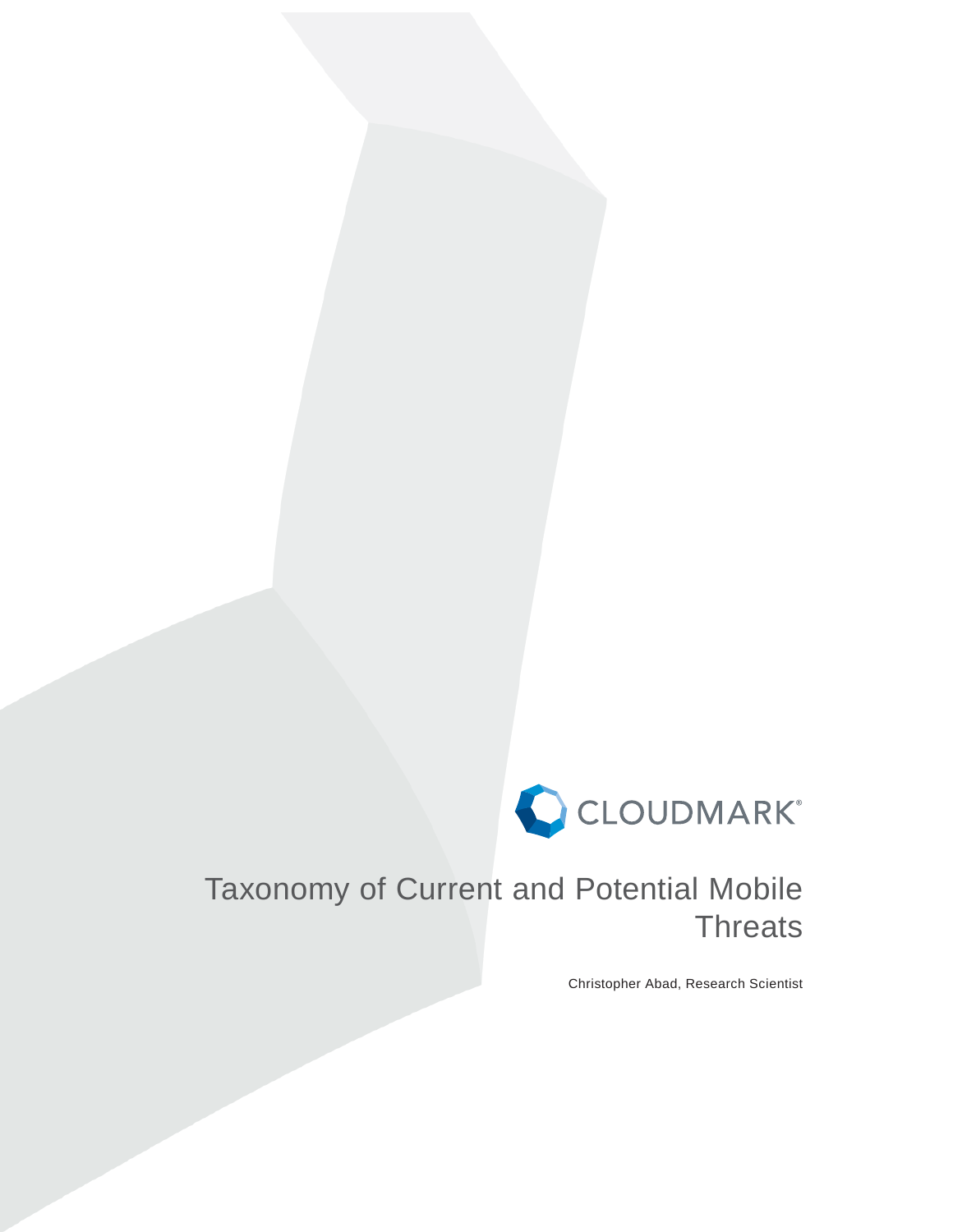

#### INTRODUCTION

The users of traditional messaging services are well aware of the forms of abuse they face on a regular basis. Spam, phishing and viruses found in email are so common that these terms are part of our collective lexicon and need no definition. Emerging classes of messaging abuse in the mobile environment, however, have led to neologisms like "smishing," or SMS phishing. Are these mobile threats real, or are they simply media-constructed FUD (fear, uncertainty, doubt) that ultimately distracts security managers from more imminent and damaging threats?

This paper provides a broad consideration of all potential messaging threats that may confront wireless operators and breaks them down into two broad categories: (1) wireline-to-wireless threats and (2) wireless-specific threats. These two threat types are considered individually due to technical and economic reasons, which play key roles in how likely they are to proliferate in the wireless environment and what are the appropriate methods to stop them.

#### WIRELINE-TO-WIRELESS THREATS

Technology convergence has helped decrease the cost of devices and services that bridge traditional wireline services such as email and Web and wireless services such as SMS and WAP. Economic barriers, such as the relatively high cost of sending SMS from a handset, have kept the wireless space almost clear of the volume of messaging abuse seen by wireline networks. This barrier, however, has been lowered by the increasingly seamless interface between the two technologies. Email to SMS gateways enable any email user to send messages free of charge to mobile subscribers around the world. Since spammers are not penalized for sending SMS/text messages, this potentially opens up the possibility of low-profitability spam, like the "Viagra" spam, being an issue for mobile users.

Email to SMS is a popular service that subscribers use to reach friends and page groups of users, so discontinuing or severely restricting this service is not a good option. Therefore, mobile operators need to protect their email to SMS gateways with the same type of filters and content analysis systems that large ISPs use to cover their email infrastructure. As mobile customers demand more features currently available only over the Internet, the economic constraints that restrict mobile messaging abuse will disappear, leaving mobile devices vulnerable to the same forms of messaging abuse as those terminating on laptops and computers.

To make matters more complicated, email and other forms of communications are extending to new categories of devices beyond just mobile phones and PDAs. Internet connected devices ranging from television set-top boxes to refrigerators are rapidly expanding the footprint of messaging-capable platforms. The latest wave of gaming consoles and portable entertainment devices also have Internet connectivity and messaging capabilities, which raises additional concerns about inappropriate content reaching minors who are the majority of users of these devices. While the incidence of abuse on these platforms is still unknown, the sheer number of these devices together with the affinity of the users makes these platforms compelling targets for spammers.

#### WIRELESS-SPECIFIC THREATS

Wireless-specific messaging threats will be similar to those pioneered in the wireline domain, but will diverge due to specific economic factors. Asia has consistently led the way in mobile content and usage trends, and events there may be indicative of what's to come in other developed mobile markets such as the U.S. and Europe. In Japan and South Korea, where the cost of sending SMS is around a penny, the rate of mobile spam is almost on par with email spam. On Japan's NTT DoCo-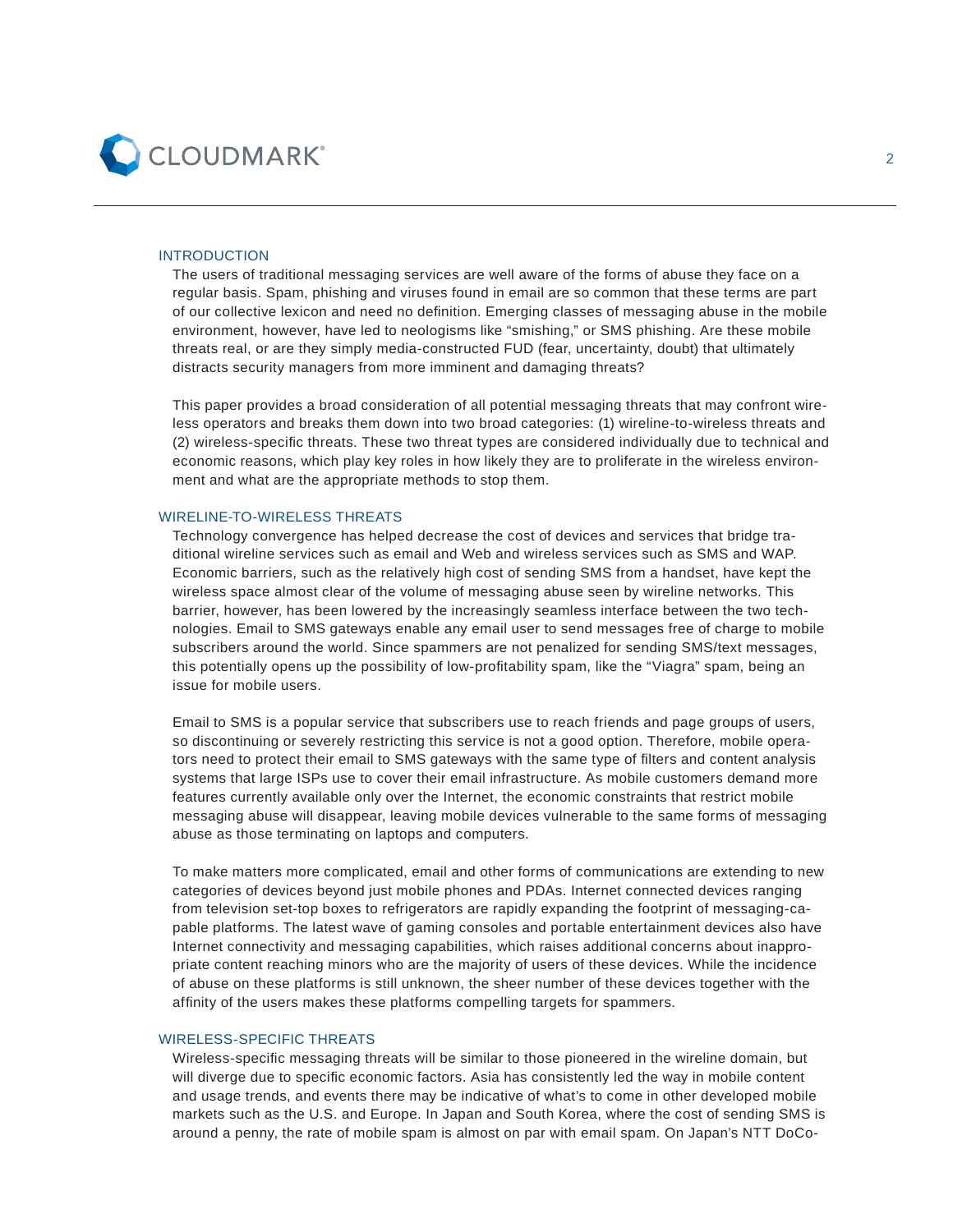

Mo's network, 9 out of 10 messages are spam. In South Korea, subscribers receive on average one spam per day on their mobile phone.

Until the per message cost associated with sending SMS drops in the U.S. and Europe, users there will likely see short codes and narrowly-targeted announcements instead of URLs and large broadcast mailings that are prevalent in wireline networks. For example, a user may receive a spam SMS enticing him to sign up for a text service using a short code that is tied in with the mobile operator's billing system or he may be tricked into calling a premium rate number. The ease in setting up premium rate phone numbers makes this type of fraud particularly appealing to scam artists. These "false pretext" messages have a direct and immediate monetary impact on subscribers, leading to high customer dissatisfaction.

#### "Smishing" Attacks

Mobile banking and mobile payment have proven to be hugely popular in Japan and South Korea, with tens of millions of subscribers participating. The shift from bank tellers to mobile phone is occurring since it is increasingly being recognized by banks as a cost-effective way to deliver banking services. Financial institutions around the world are offering SMS services such as account access via SMS and SMS alerts that inform customers of account activities that have taken place such as transactions or overdrafts.

Economic incentives for phishers, previously missing in the mobile environment, now exist. This new direct interaction between the bank and the mobile consumer creates an opportunity for phishers to gather financial information from mobile users for identity theft and other types of fraud. Some of these attacks ask recipients to register for a service – after which they attempt to get users to accept a virus on their handset or to extract credit card numbers and other private data. Anecdotal reports of SMS phishing against users of pre-paid mobile phones have also surfaced, where recipients are asked to enter their account information to recharge their cell phone minutes.

Large-scale SMS phishing or "smishing" probably will not occur until shortly after most major banks offer these services and a sufficient number of users have adopted. In the interim, these attacks will occur sporadically. The reduced volume of attacks require solutions that do not depend upon volume-based content blocking but, instead, can rapidly react to both user feedback and preemptively stop attacks detected via honeypots and other sensor networks.

# Mobile Viruses and Worms

The emergence of wireless malware as a widespread problem depends upon the standardization of mobile software and platforms. A critical mass of homogeneous software is not yet available for self-propagating malware to establish itself in the mobile community. This situation has been demonstrated by the large

number of Symbian OS variants that, while making news in the anti-virus community, have not actually impacted many users. As the popularity of mobile devices with operating systems such as Windows Mobile or Symbian increases, the likelihood of mobile viruses occurring will also rise.

## THE IMPACT OF UNCHECKED MOBILE MESSAGING ABUSE

While spam is annoying to users on email, it is intrusive and costly on mobile devices. An SMS message can interrupt the subscriber at anytime, and in the U.S., these unwanted interruptions usually have a hard cost per message. Moreover, fraudulent messages inviting calls and messages to premium rate numbers can have a monetary impact many times greater than the usual SMS send/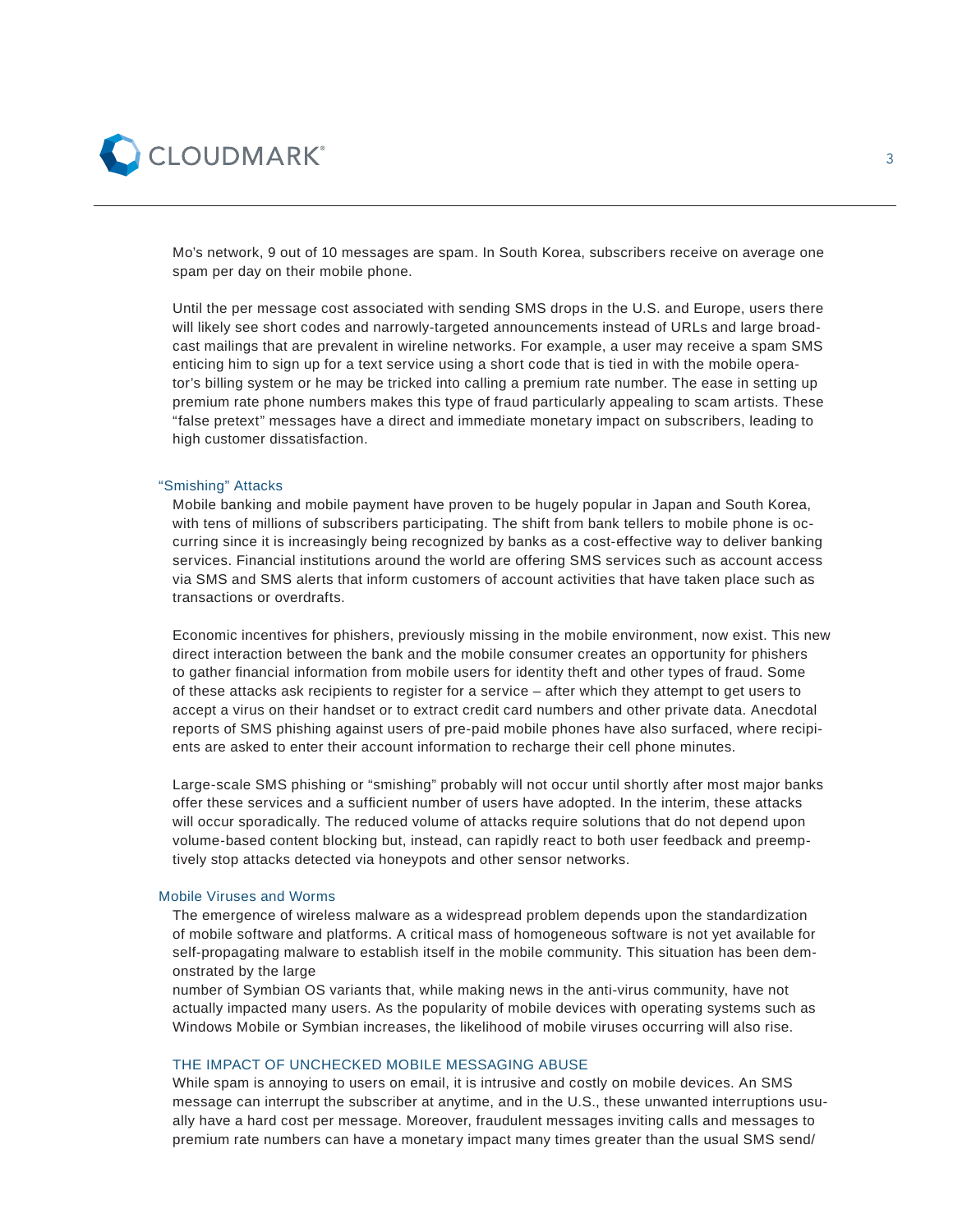

receive costs. Therefore, mobile spam is more likely to trigger calls to customer support to register complaints or to ask for credits.

Mobile phishing has even more serious financial and privacy implications for the subscriber, which. jeopardizes the relationship between the subscriber and the financial institution. Mobile spam can also break the bond of trust between the subscriber and the service provider. This lost trust will make it difficult for subscribers to accept legitimate mobile advertising from the operator and its partners.

Finally, an unchecked flood of SMS spam can have serious ramifications on the mobile operator's quality of service. SMS messages are transmitted over the same channel as voice calls, so a large volume of SMS spam is capable of overloading the network and leading to denial of voice services. While some next generation SMSCs have the capabilities to rate-limit the traffic sent over the SMS network, it is often not the case with legacy installed equipment. Additionally, there are usually very few controls on the rate of reception of traffic from external networks, since externally originated MT SMS traffic is sent directly to subscriber MSCs

# MECHANISMS FOR CONTROL

Even though text-based spam is on the rise, the number of spam messages that actually get through to subscribers is relatively small compared to the overall volume of mobile messages sent worldwide.

Why is mobile messaging abuse still emerging? Mobile operators have several means to control spam originating within their own network, including blacklisting the message center, barring the number from sending to their network, or blocking the subscriber from sending. Spam originating from overseas networks or that come from the Internet, however, is more difficult to control. Spam originating from overseas networks requires cooperation from other service providers, while spam coming from the Internet requires third-party filtering solutions that can implemented at the MTAs or the email-to-SMS gateways.

Cloudmark's content-agnostic messaging anti-abuse solutions are uniquely able to combat mobile spam, phishing and viruses. While other solutions rely on memory-intensive rules or statistical analysis, Cloudmark Authority uses continuously updated feedback from its Global Threat Network to determine which messages are spam and which are legitimate. Traditional solutions employing heuristics often cannot distinguish spam from legitimate text messages. Cloudmark's approach is to integrate the Authority engine at key places in the network infrastructure to prevent messaging abuse from being received into the carrier network.

#### Cloudmark Defense against Mobile Originated Threats

For combating mobile to mobile threats originating from internal sources or external networks, Cloudmark has partnered with mobile messaging platform providers such as Anam (www.anam. com). The Anam-Cloudmark solution for countering SMS spam integrates a patent-pending SMS probe service, which is capable of intercepting traffic in real time and then filtering it using the Cloudmark Authority engine. This solution has the unique ability to trap messages to honeypot accounts and then forward them to the Cloudmark Global Threat Network to provide near real-time protection against new types of threat. Cloudmark Authority can also be integrated into the SME gateways used to accept traffic from content partners and bulk SMS senders.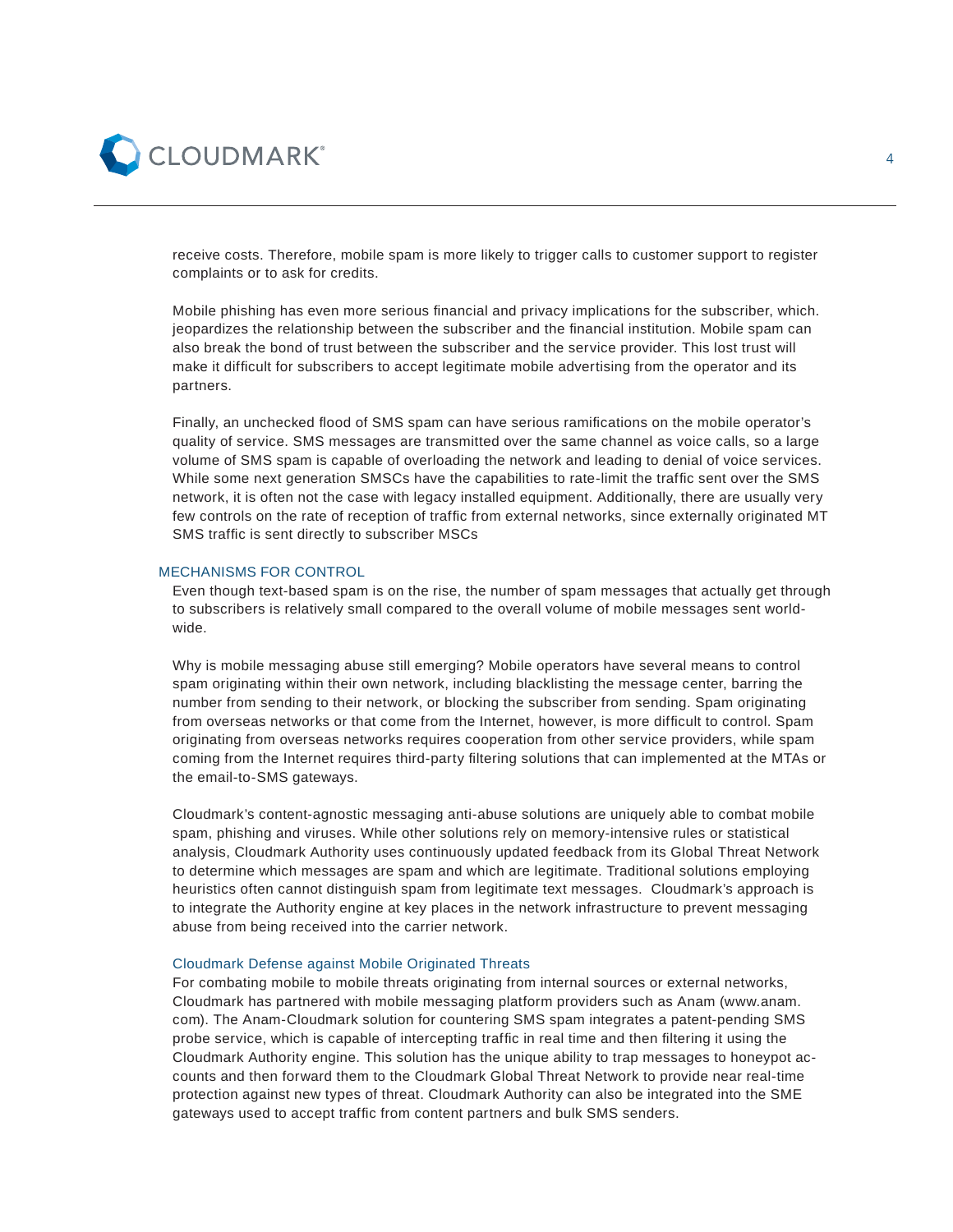



#### Cloudmark Defense against Wireline Originated Threats

To stop messaging abuse originating from the Internet, including email and MMS, Cloudmark Authority is integrated with edge MTAs and MMSCs. As in the case with handling wireless threats, Cloudmark offers rapid response to new attack vectors through the Cloudmark Global Threat Network consisting of feedback from service providers, subscribers and honeypots.